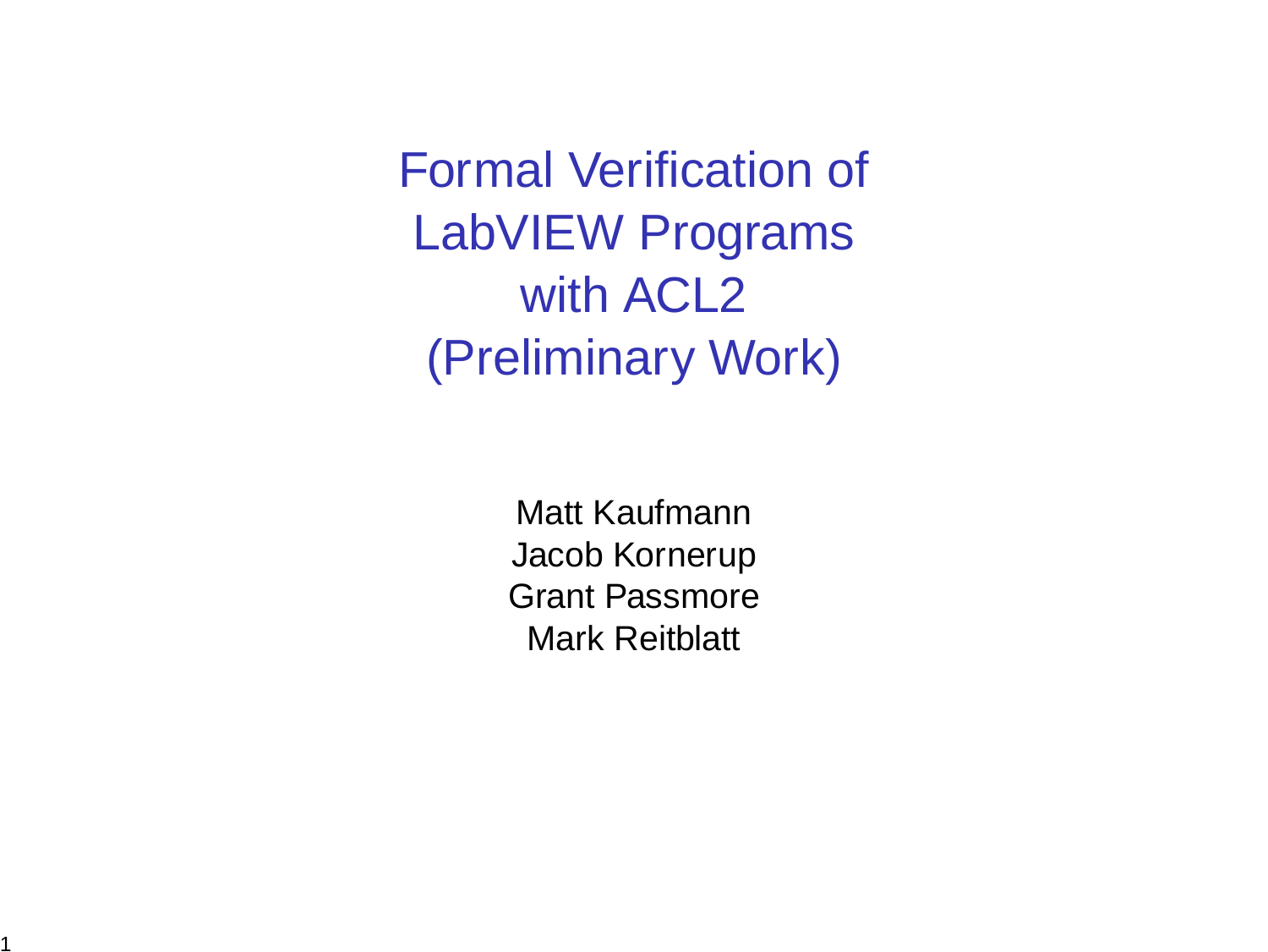# BRIEF HISTORY

- $\blacktriangleright$  Jeff Kodosky started playing around in 2004 with the idea of verifying a LabVIEW program.
- ► Warren Hunt and J Moore met on occasion with Jeff and Jacob Kornerup over several years, culminating with NI engaging Grant as an intern in 2005.
- ► Grant implemented a first approach and used it to prove Gauss's theorem that the sum of the integers from 1 to n is  $n*(n+1)/2$ .
- ▶ This summer: Alternate approach models LabVIEW programs, including loop structures, directly as ACL2 functions.
- $\triangleright$  Grant left for Edinburgh late this summer to start his Ph.D. work, and transferred his infrastructure support to Mark Reitblatt, now an NI intern from UT CS.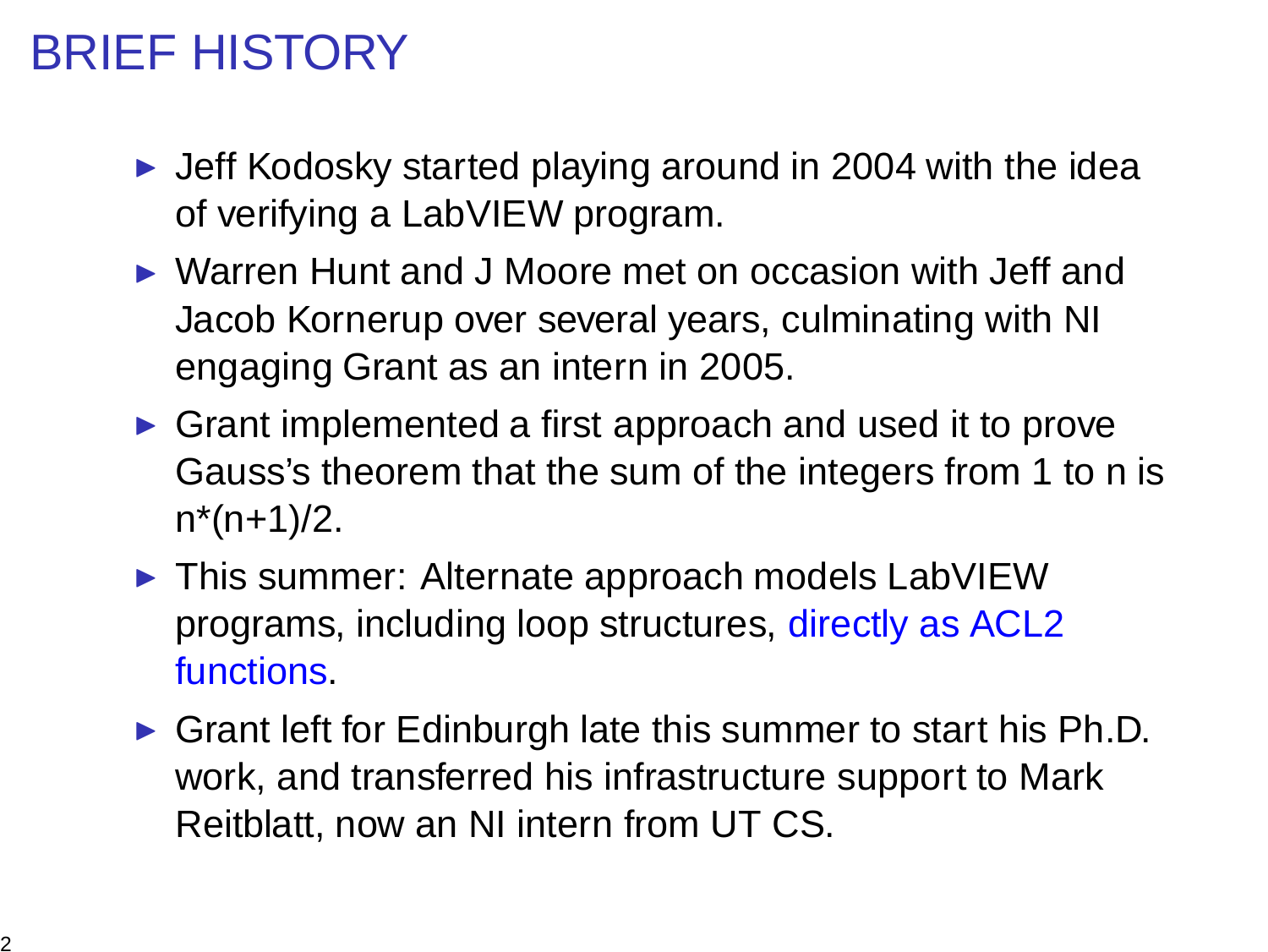### ACL2 REPRESENTATION, p. 1

- $\blacktriangleright$  Every module, primitive or not, takes and returns a single alist that we call a record, by calling  $S^*$ , "Set".
- ► Every wire returns a LabVIEW data value, obtained by applying G, "get", to a record.

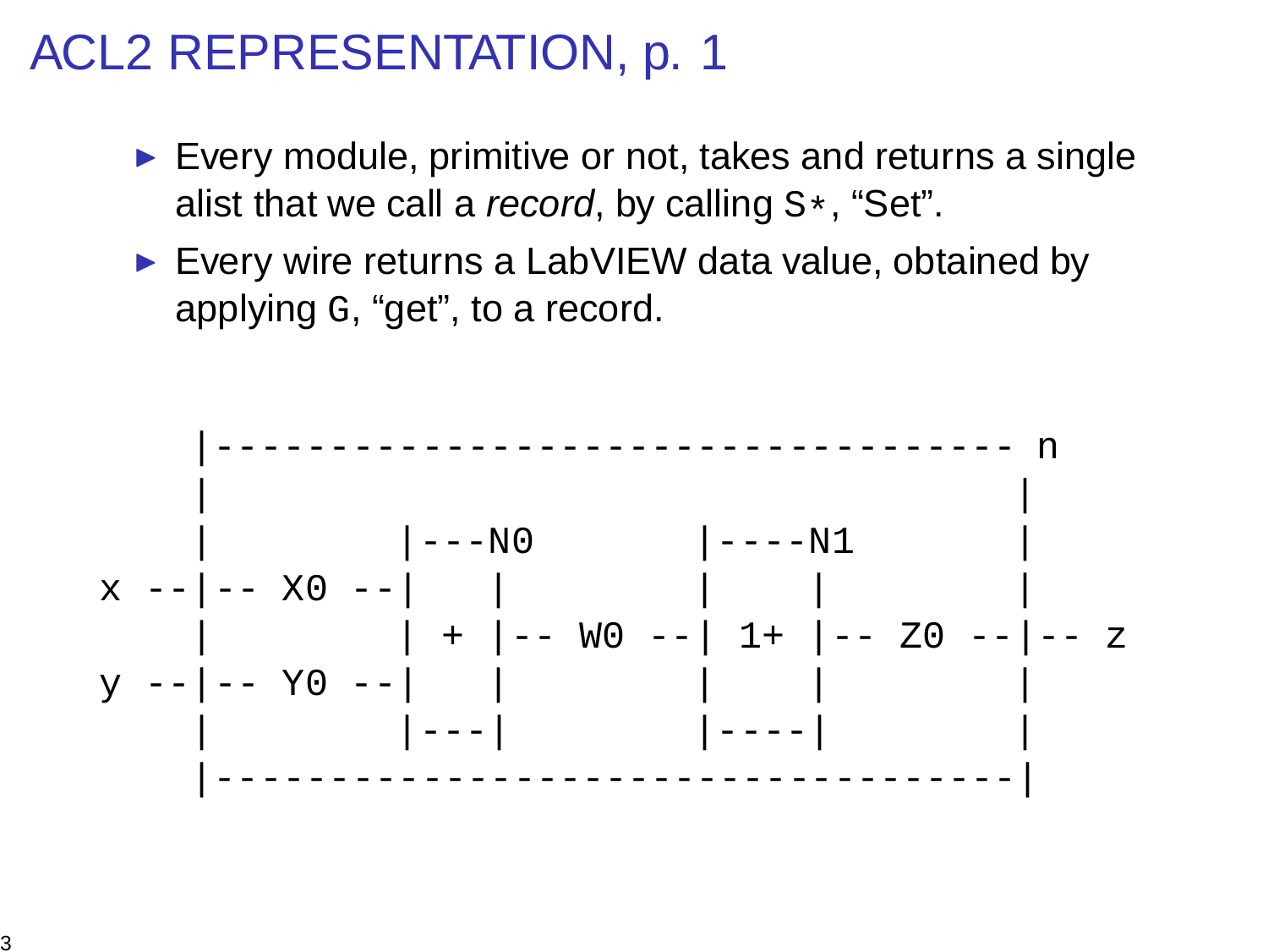# ACL2 REPRESENTATION, p. 2

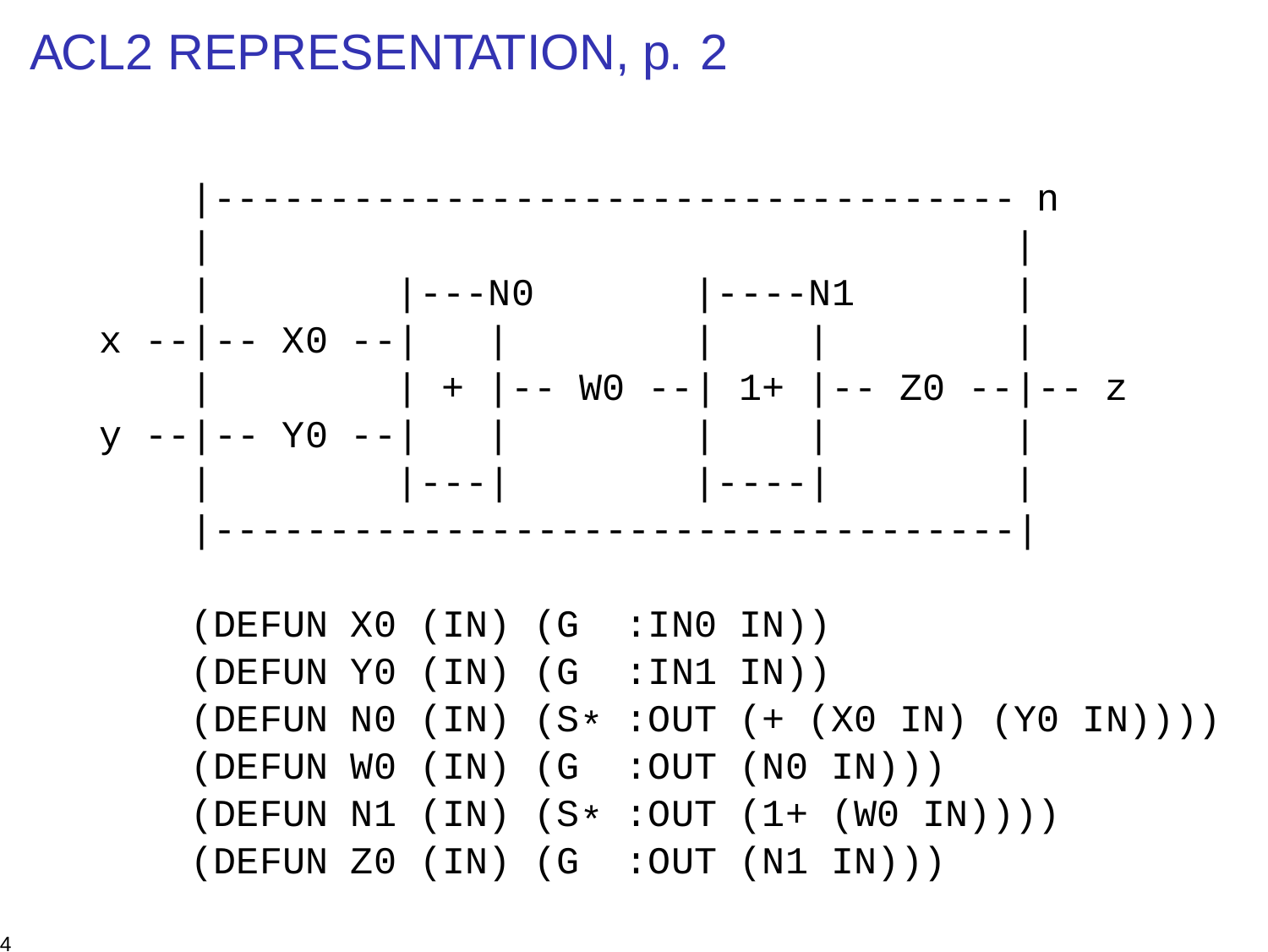#### ACL2 REPRESENTATION, p. 3

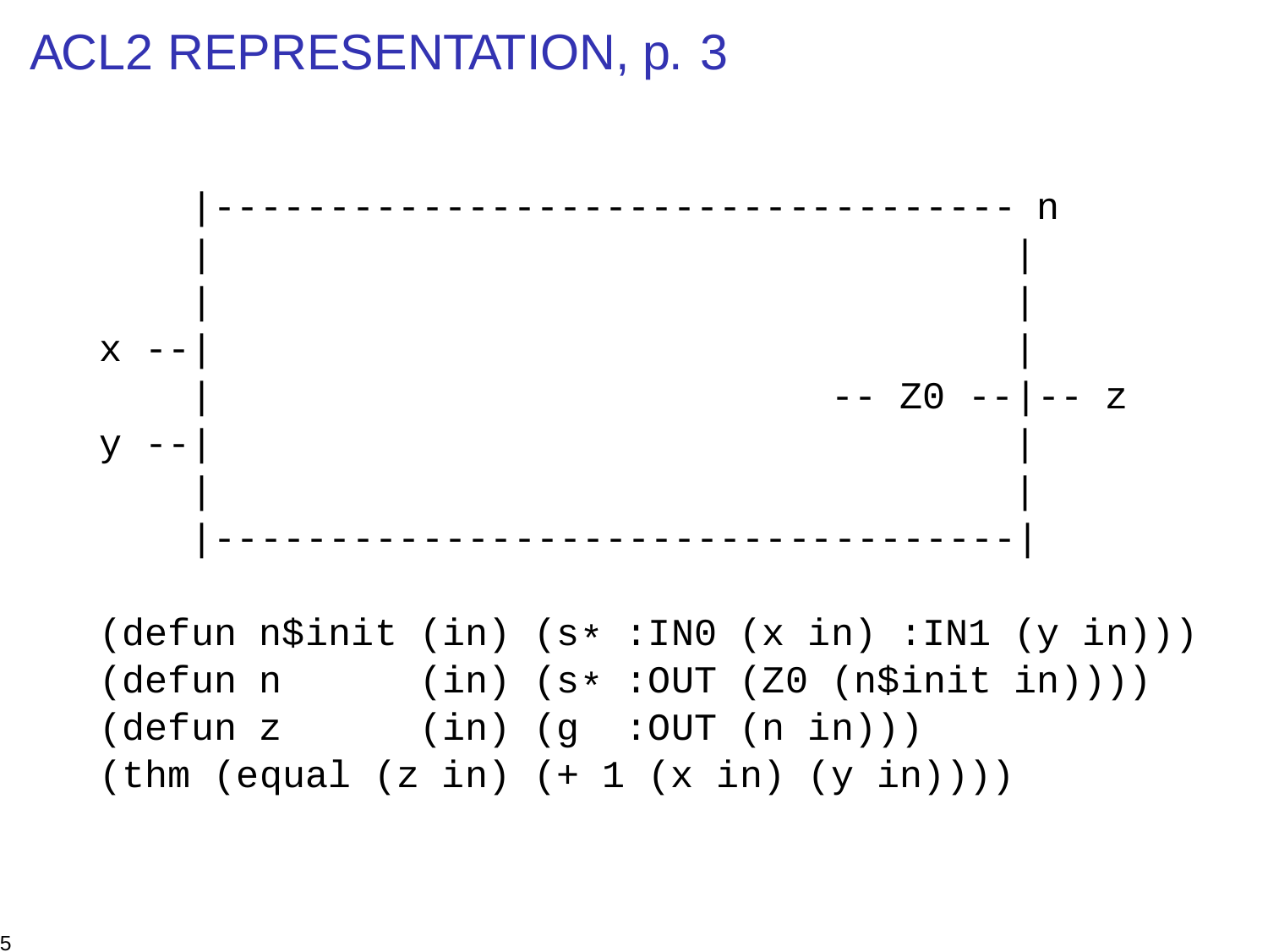# MAIN VERIFICATION IDEA

- ▶ An assertion is simply a Boolean-valued wire that can be checked at runtime.
- $\triangleright$  Goal: prove that each assertion is true
- $\blacktriangleright$  Focus to date: For-loops and while-loops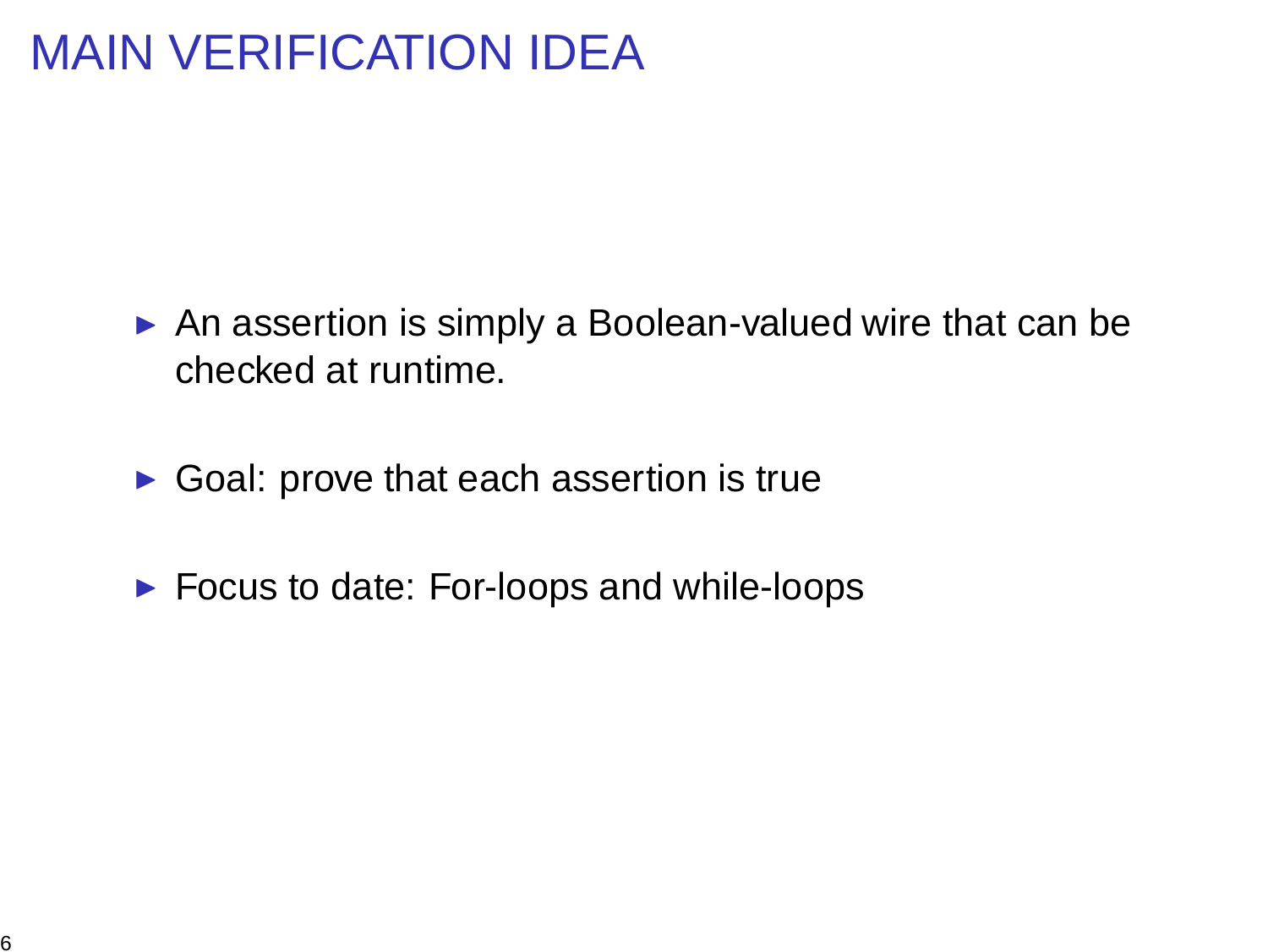# FOR-LOOP VERIFICATION IDEA

- $\triangleright$  We model for-loops in a straightforward way as recursive functions.
- $\triangleright$  We introduce a generic property and a generic for-loop, and we prove a generic theorem about them.
- $\blacktriangleright$  For each actual for-loop, we employ functional instantiation to avoid the use of induction.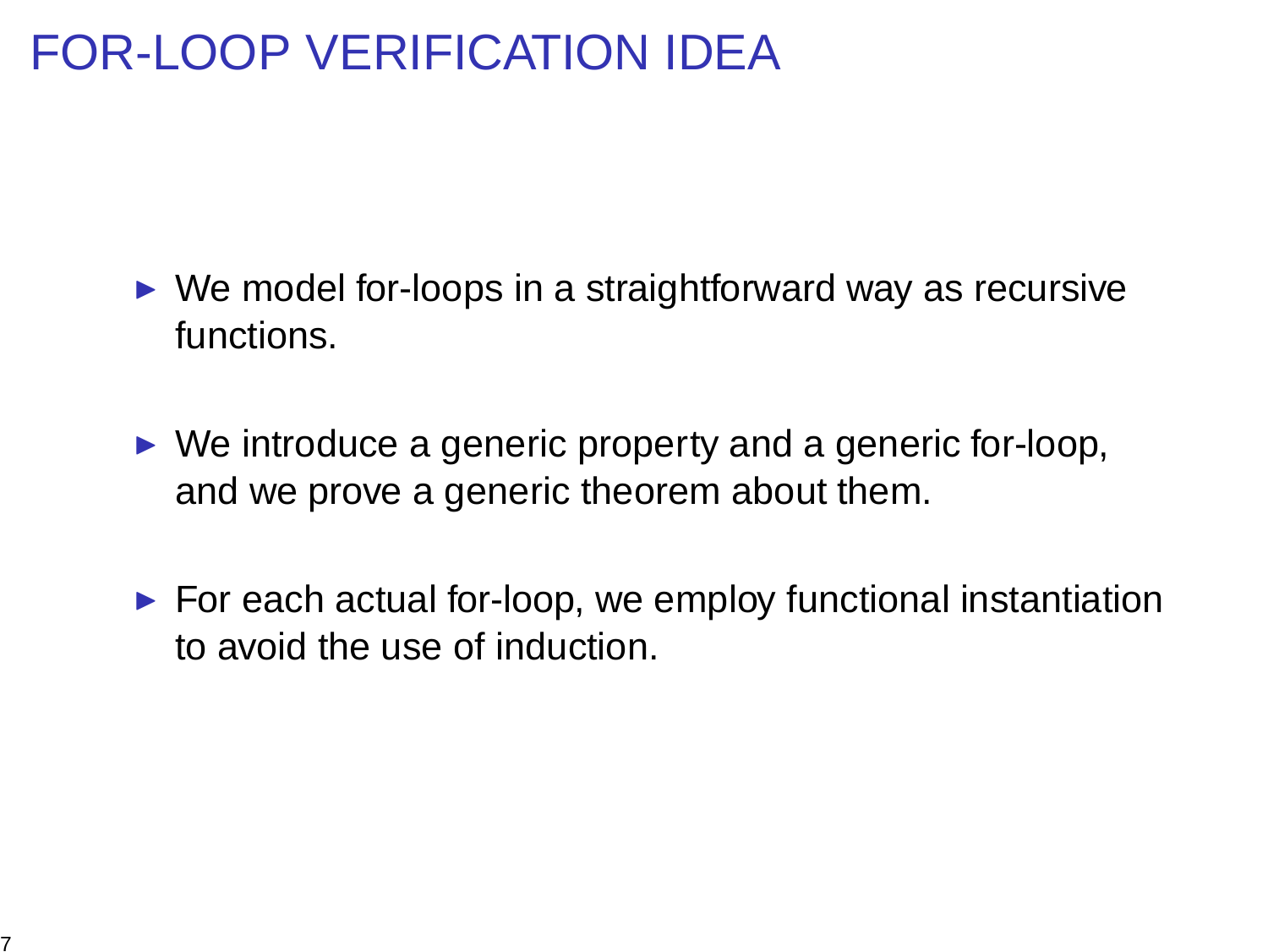# GENERIC FOR-LOOP HIGHLIGHTS

```
(encapsulate ; signature and locals omitted
(defthm prop-generic-step
   (implies (and (natp n) (natp (g :lc in))
                  (<math>q</math> :lc in) n)(prop-generic in))
            (prop-generic (s :lc (1+ (g :lc in))
                               (s \text{tep-q}{\text{eneric in}}))))(defun loop-generic (n in) ; measure omitted
  (cond ((or (not (natp n))
             (not (natp (q :lc in)))(>= (q :lc in) n))in)
        (t (loop-generic n (s :lc (1+ (g :lc in))
                                 (step-generic in))))))
(defthm loop-generic-thm
  (implies (and (natp n) (natp (g :lc in))
                 (prop-generic in))
           (prop-generic (loop-generic n in))))
```
8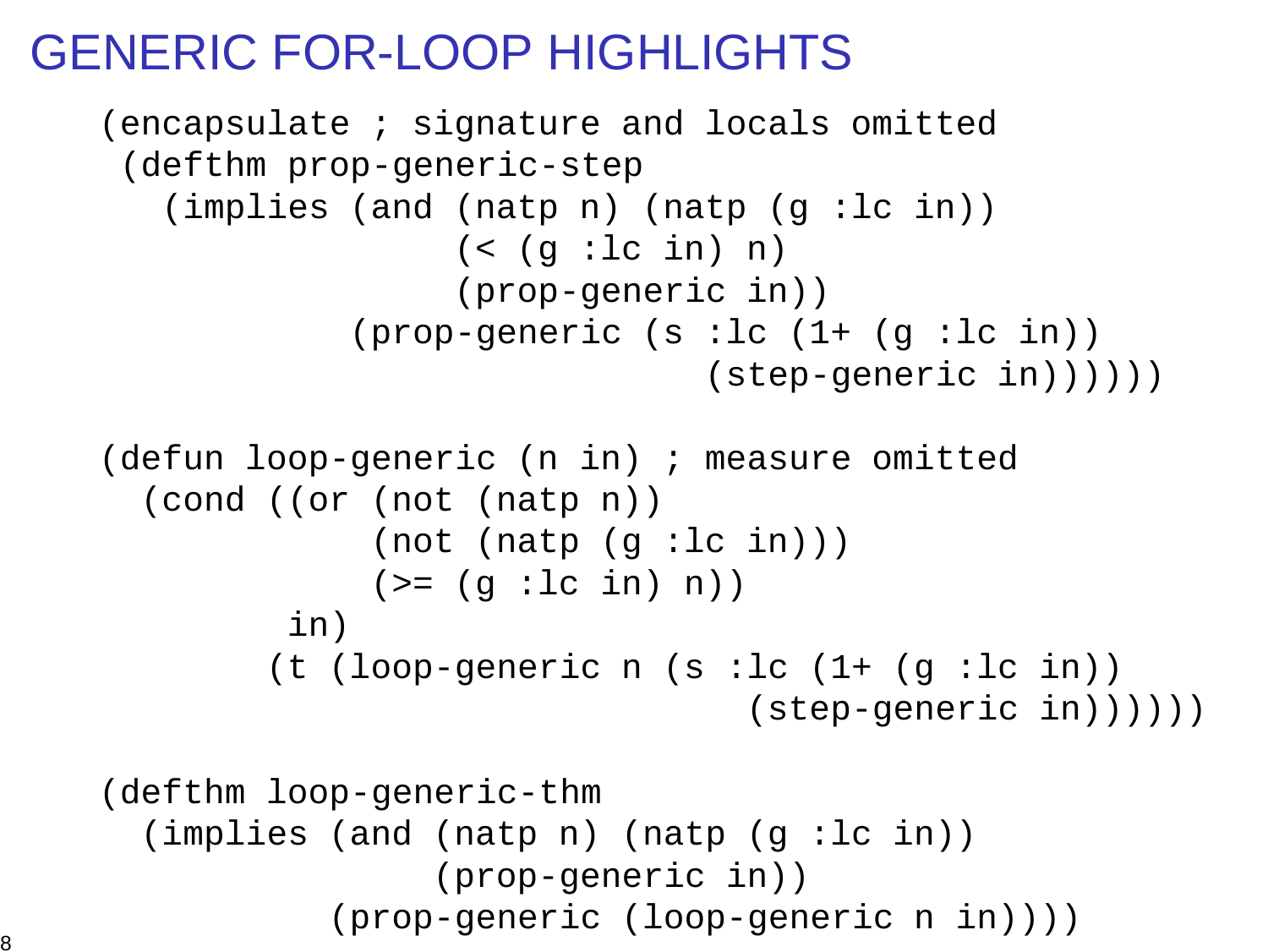# FOR-LOOP PROPERTY IS PRESERVED:

```
; User proves this (automatically if lucky):
(defthmdl _N_4$prop{_N_7$step}
  (implies (and (natp (g :lc in))
                 (<math>q</math> :lc in) n)(_N_4$prop in))
           (N 4$prop (s :lc (1+ (q :lc in)))(_N_7$step in)))))
\text{defthml} _N_4$prop{_N_7}
  (implies (and (natp n) (natp (g :lc in))
                 (N 4$prop in))(N_4$ ^{45}prop (N_7$ ^{10}oop n in)))
  :hints (("Goal"
           :by (:functional-instance
                 loop-generic-thm
                 (step-generic _N_7$step)
                 (prop-generic _N_4$prop)
                 (loop-generic _N_7$loop))
           :in-theory (union-theories '( N 4$prop{ N 7$step})
                                        (theory 'minimal-theory))
           :expand ((|_N_7$LOOP| n in))))
  :rule-classes nil)
```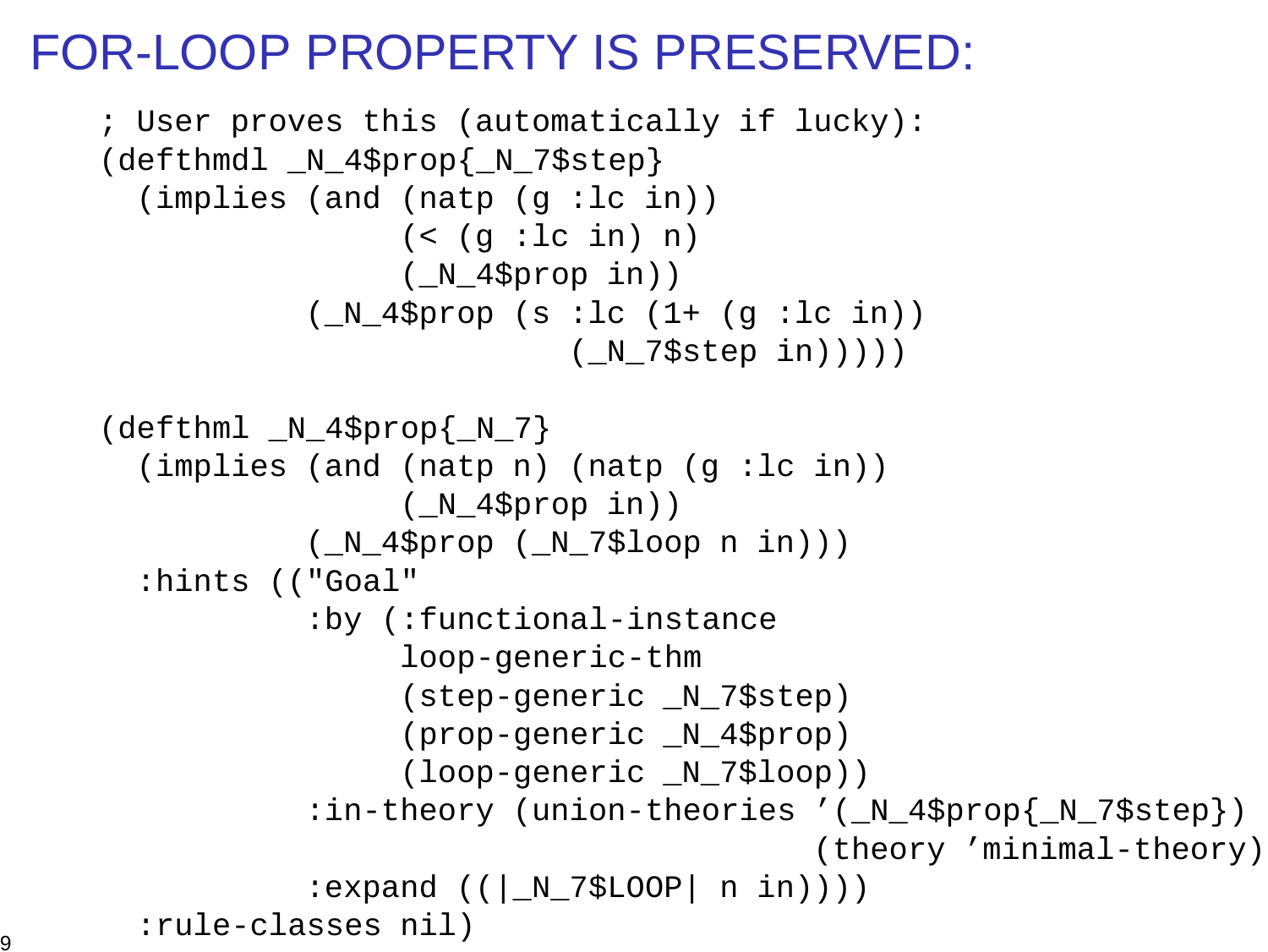### **ORGANIZATION**

```
(in-package "ACL2")
```

```
; Translation to ACL2:
(include-book "gauss2-fns")
```

```
; User-editable -- note use of LOCAL!!
(local (include-book "gauss2-work"))
```

```
(set-enforce-redundancy t)
```

```
(defthm _N_330$INV ; desired result
  (implies (natp (g :_N_10_[FOO] in))
           (g : inv (N_330 in)))
```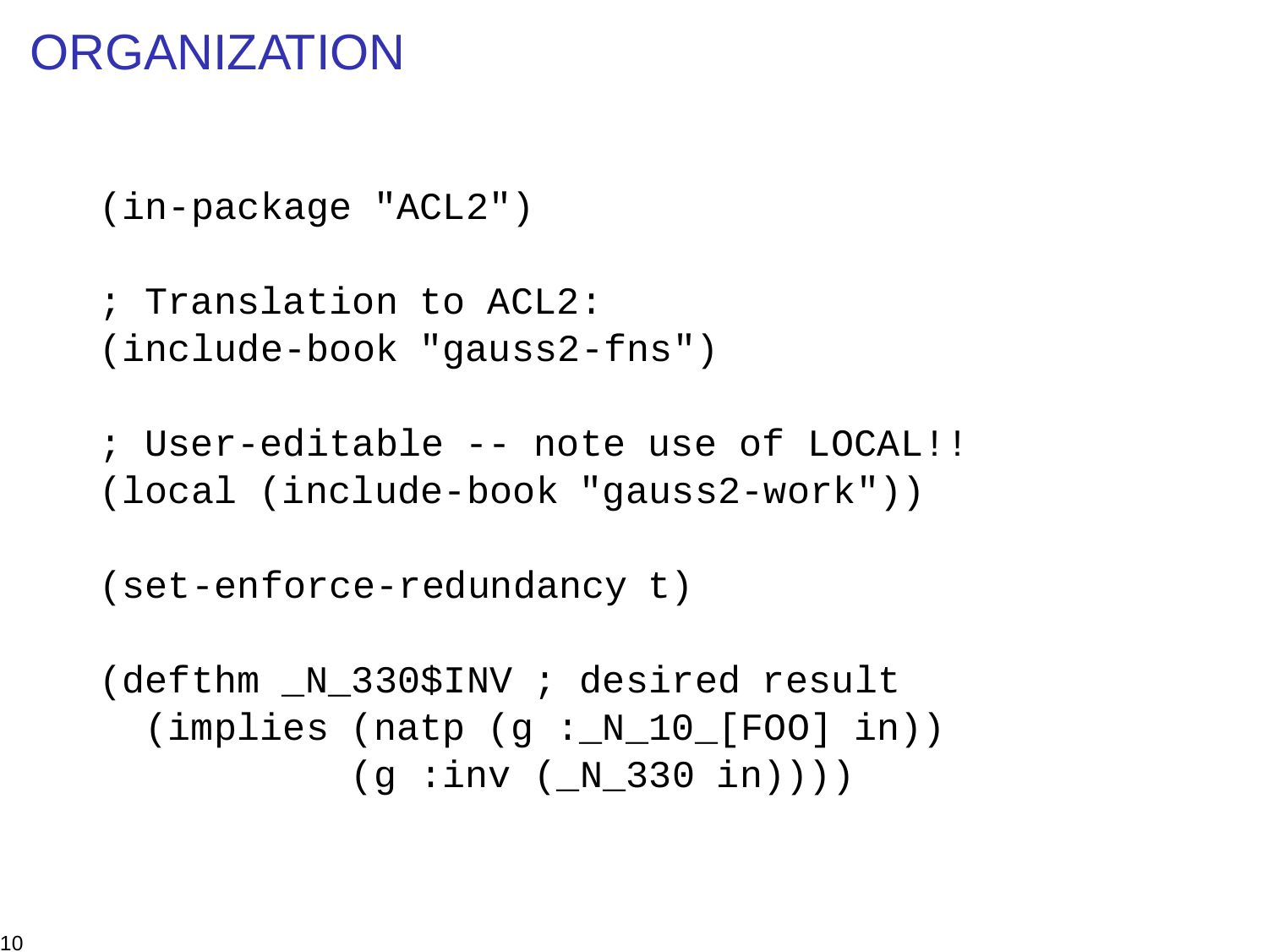# CURRENT STATUS

- ► For-loop example and while-loop example completed, in an automatable, scalable style.
- $\triangleright$  Automatic translation is implemented for some data types.